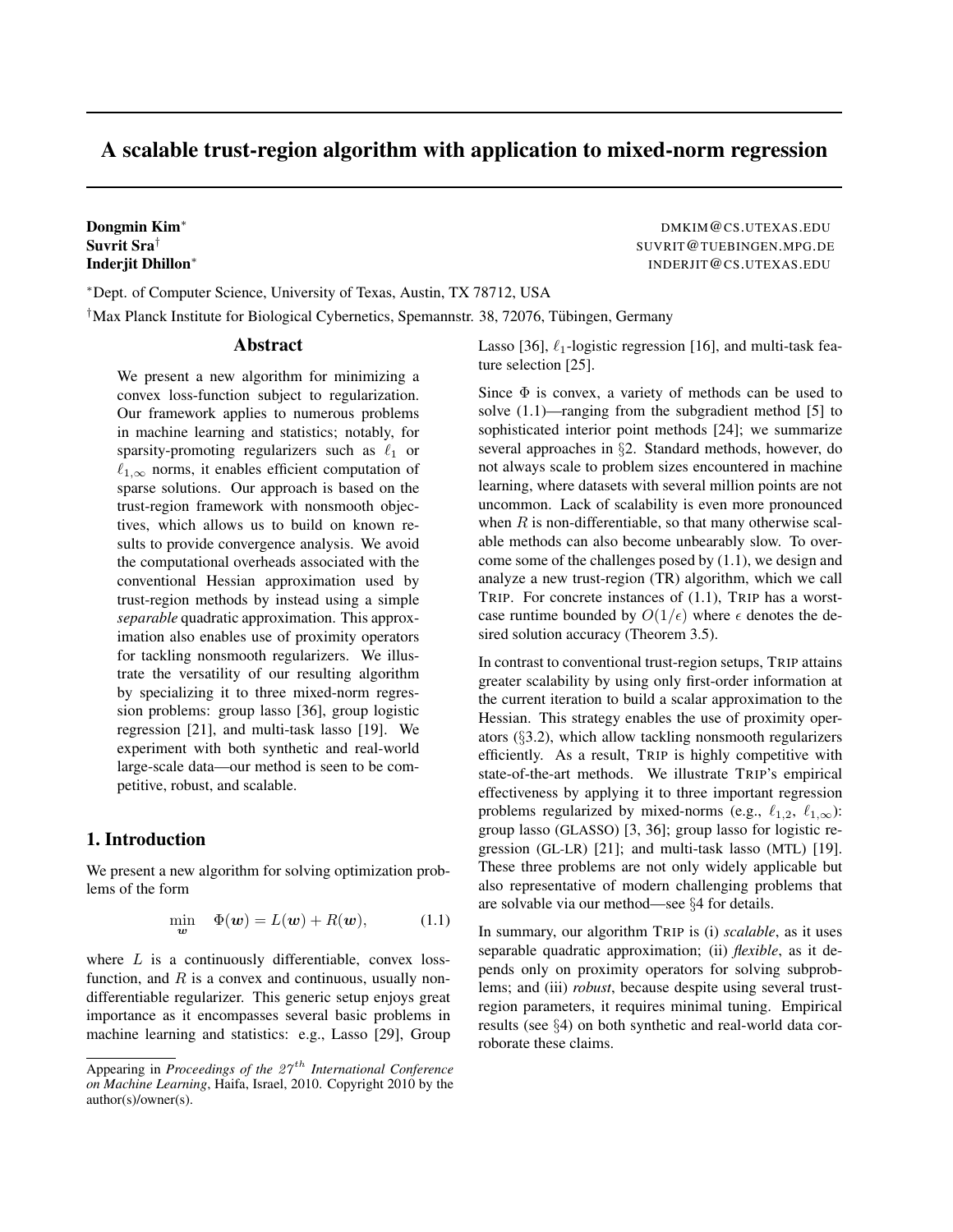## 2. Related Work & Background

The simplest approach to solving (1.1) is perhaps the subgradient method [5]. Here one iterates  $\boldsymbol{w}^{t+1} = \boldsymbol{w}^{t} - \eta^{t} \boldsymbol{g}^{t}$ ;  $\eta^t$  is a step-size and  $g^t$  is a subgradient in  $\partial \Phi(\boldsymbol{w}^t)$ . This method is, however, overly simple: its iterates are hardly ever at the points of non-differentiability [28, 11], which are usually the actual points of interest as they tend to reveal problem structure such as sparsity [37, 2]. As noted in [28], a similar fate is met by stochastic gradient descent.

A more attractive choice is to tackle non-differentiability of R via proximity operators (see [6],  $\S$ 3.2). These operators are central to forward-backward splitting methods (FBS) [6] (FBS includes methods such as *iterative shrinkage-thresholding* as special cases), as well as to methods based on surrogate optimization [13, 10], and separable approximation [34]. If even the loss is nondifferentiable, then the recent FBS method FOBOS [11] may be used. A potential drawback of FBS methods is that often the step-sizes must be carefully tuned. In contrast, our method TRIP usually succeeds without user intervention.

In recent development for mixed-norm problems, blockcoordinate descent procedures have been popular: e.g., for separable regularizers [30]; for MTL [19], GLASSO [36], and GL-LR [22]. However, for large-scale data, coordinatewise approaches are often non-competitive [32, 28].

Beyond FBS there are two more noteworthy methods: SpaRSA [34] and PQN [27]. SpaRSA is a state-of-the-art framework for solving (1.1); our method shares its separable Hessian approximation, but differs significantly with respect to the convergence analysis. PQN is a limited memory quasi-Newton method with excellent empirical performance, but tackles  $R$  by passing to the constrained form  $R(\mathbf{w}) \leq \gamma$ . We compare TRIP with FBS, SpaRSA, PQN, and observe highly competitive empirical behavior.

#### 2.1. Nonsmooth Trust-Region Method

Broadly viewed, our method is a variant of the basic trustregion (TR) method which has been successfully applied to some machine learning problems [18, 35]. Like the basic TR method, *the TR method for nonsmooth* Φ also consists of three main steps: (i) approximate the objective function within a *trust-region*<sup>1</sup> via a model function; (ii) minimize the resulting model; and (iii) update the current iterate and the trust-region. Here are some details on these steps.

Let the current iterate be  $w^k$ . The model function m is designed to satisfy

$$
m(\boldsymbol{w}^k, \boldsymbol{p}^k, \boldsymbol{s}) \approx \Phi(\boldsymbol{w}^k + \boldsymbol{s}), \quad \text{for } \|\boldsymbol{s}\| \leq \Delta^k,
$$

where  $p^k$  parametrizes the model and  $\Delta^k$  defines the trustregion. Since Φ is non-differentiable a conventional choice such as a second-order Taylor approximation is not directly applicable (see [8, Chapter 11] for more technical details).

Once a proper model has been built, we minimize it to obtain a "step" (minimizer)  $s^k$ , and then test whether this step is acceptable by computing the ratio

$$
\rho_k = \frac{\Phi(\boldsymbol{w}^k) - \Phi(\boldsymbol{w}^k + \boldsymbol{s}^k)}{m(\boldsymbol{w}^k, \boldsymbol{p}^k, \boldsymbol{0}) - m(\boldsymbol{w}^k, \boldsymbol{p}^k, \boldsymbol{s}^k)},
$$
(2.1)

which roughly measures the *accuracy* of m. When decrease in the model  $m$  matches that in the objective  $\Phi$ , then  $\rho_k \approx 1$  and the trust-region can be increased; if  $\rho_k$  is too small, the trust-region must be shrunk. More formally, let  $0 < \eta_1 \leq \eta_2 < 1$ ,  $0 < \frac{1}{\gamma_3} \leq \gamma_1 \leq \gamma_2 < 1 < \gamma_3$ , and  $\Delta_U > 0$  be TR parameters [8]. If  $\rho_k \geq \eta_1$ , then we update  $\mathbf{w}^{k+1} \leftarrow \mathbf{w}^k + \mathbf{s}^k$ , while the TR is updated via some

$$
\Delta^{k+1} \in \begin{cases} [\gamma_1 \Delta^k, \gamma_2 \Delta^k], & \text{if } \rho_k < \eta_1, \\ [\gamma_2 \Delta^k, \Delta^k], & \text{if } \rho_k \in [\eta_1, \eta_2), \\ [\gamma_3 \Delta^k, \Delta_U], & \text{if } \rho_k \ge \eta_2. \end{cases}
$$
(2.2)

## 3. The Trust-Region Proximal method: TRIP

Now we are ready to present our approach: the Trust-RegIon Proximal method, or TRIP for short. A crucial feature of TRIP that differentiates it from other TR methods is the particular model function that we use.

Normally, the model function captures second-order information of the overall objective  $\Phi$ . We do not approximate  $\Phi$  directly, but instead approximate only L, that too using essentially first-order information. More precisely, we replace the Hessian of L by a *separable* quadratic approximation, which reduces minimization of the model function to applying a proximity operator. Though our simplification sacrifices superior theoretical convergence rates of second-order methods, it does so in exchange for cheaper per-iteration cost. Such tradeoffs are common to machine learning applications, and are often crucial to tackling large-scale data.

#### 3.1. The model function

For *differentiable* Φ, a typical second-order model is

$$
m(\boldsymbol{w}^k,\boldsymbol{H}^k,\boldsymbol{s})=\Phi(\boldsymbol{w}^k)+\left\langle \boldsymbol{s},\nabla\Phi(\boldsymbol{w}^k)\right\rangle+\tfrac{1}{2}\left\langle \boldsymbol{s},\boldsymbol{H}^k\boldsymbol{s}\right\rangle,
$$

where  $H^k$  is a positive-definite matrix that captures curvature information (e.g., for twice-differentiable Φ, one could have  $H^k = \nabla^2 \Phi(w^k)$ ). Since  $\Phi = L + R$  where only  $L$ is differentiable, a second-order model could be

$$
m(\boldsymbol{w}^k, \boldsymbol{H}^k, \boldsymbol{s}) = L(\boldsymbol{w}^k) + \langle \boldsymbol{s}, \nabla L(\boldsymbol{w}^k) \rangle +
$$
  

$$
\frac{1}{2} \langle \boldsymbol{s}, \boldsymbol{H}^k \boldsymbol{s} \rangle + R(\boldsymbol{w}^k + \boldsymbol{s}),
$$
 (3.1)

<sup>&</sup>lt;sup>1</sup>The trust-region captures a neighborhood of the current iterate where minimizing a model function, more or less guarantees minimization of the original objective.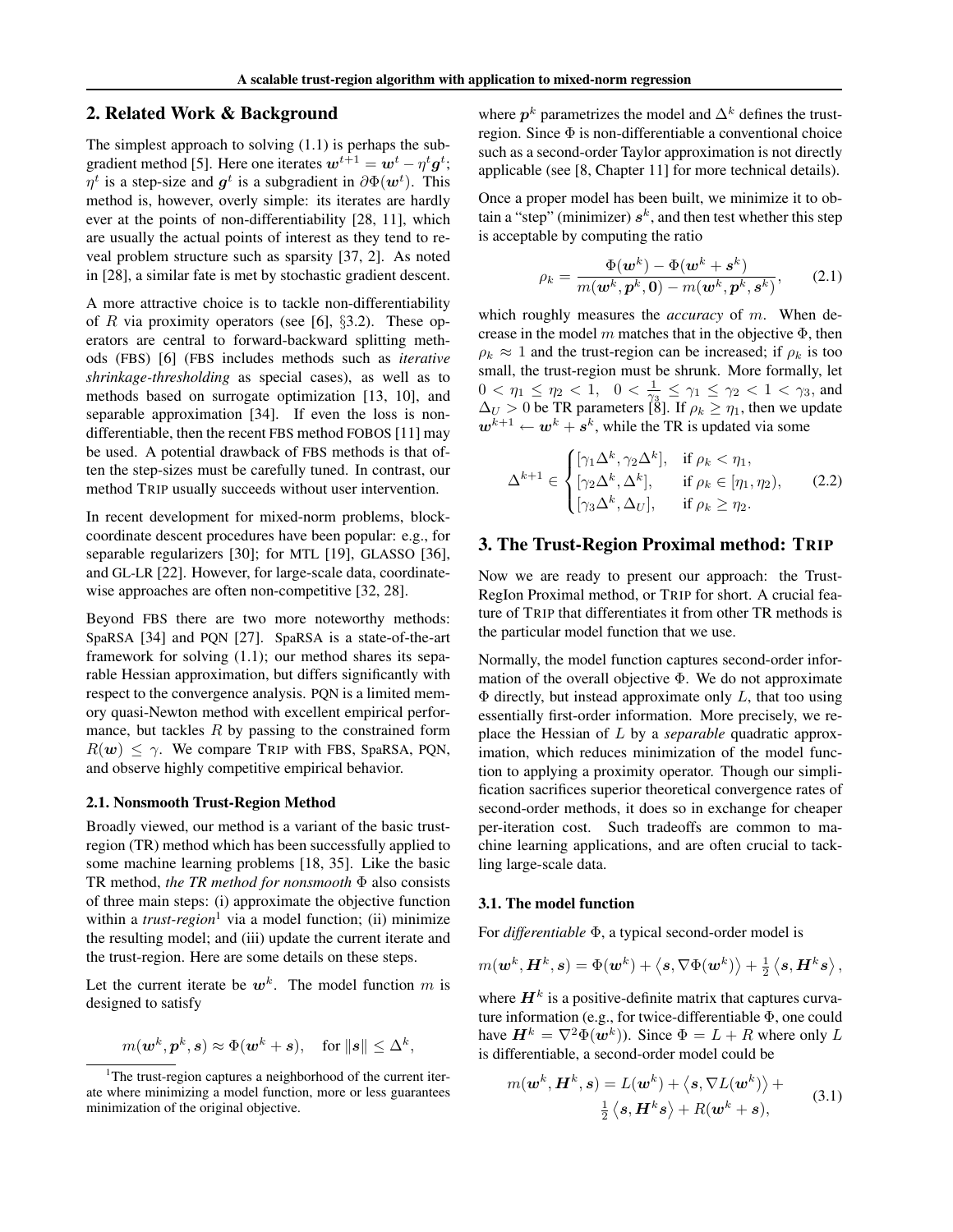where  $H^k$  now captures curvature information for  $L(\boldsymbol{w}^k)$ . However, the matrix  $H^k$  makes minimizing (3.1) nontrivial, so we wish to replace it with a simpler choice.

An immediate choice is inspired by quasi-Newton methods that seek a matrix  $H^k$  which satisfies the secant equation

$$
\boldsymbol{H}^{k}\boldsymbol{u}^{k}=\boldsymbol{v}^{k}, \text{ or equivalently, } \boldsymbol{u}^{k}=\left(\boldsymbol{H}^{k}\right)^{-1}\boldsymbol{v}^{k}, \quad (3.2)
$$

where the difference vectors  $u^k$  and  $v^k$  are defined as

$$
\boldsymbol{u}^k = \boldsymbol{w}^k - \boldsymbol{w}^{k-1} \text{ and } \boldsymbol{v}^k = \nabla L(\boldsymbol{w}^k) - \nabla L(\boldsymbol{w}^{k-1}).
$$

The secant equation (3.2) can be solved in various ways. One extreme, but surprisingly effective choice is to use the spectral formulae proposed by [4] which yield *scalar* solutions to (3.2) by computing

$$
\alpha^k = \operatorname{argmin}_{\alpha} \|\alpha \boldsymbol{u}^k - \boldsymbol{v}^k\|_2^2, \qquad \text{or} \qquad
$$

$$
\alpha^k = \operatorname{argmin}_{\alpha} \|\boldsymbol{u}^k - \alpha^{-1} \boldsymbol{v}^k\|_2^2,
$$

which result in the closed form solutions

$$
\alpha^k = \langle \boldsymbol{u}^k, \boldsymbol{v}^k \rangle / \|\boldsymbol{u}^k\|^2, \quad \text{and} \quad \alpha^k = \|\boldsymbol{v}^k\|^2 / \langle \boldsymbol{u}^k, \boldsymbol{v}^k \rangle. \tag{3.3}
$$

The scalars  $\alpha^k$  yield diagonal Hessian approximations  $\alpha^k I$ . This is one of the key features of SpaRSA [34] and we too adopt it in our method. However, we note that this  $\alpha^k$ might be unbounded for our problem (1.1), hence we impose a pre-specified lower bound  $\alpha_L$  to keep  $\alpha^k I$  positivedefinite, and an upper bound  $\alpha_U$  to prevent degeneracy.

Finally, we plug either choice of  $\alpha^k$  into (3.1) to obtain our *separable* quadratic model,

$$
m(\boldsymbol{w}^k, \alpha^k, \boldsymbol{s}) = L(\boldsymbol{w}^k) + \langle \boldsymbol{s}, \nabla L(\boldsymbol{w}^k) \rangle +
$$
  

$$
\frac{1}{2} \alpha^k ||\boldsymbol{s}||_2^2 + R(\boldsymbol{w}^k + \boldsymbol{s}).
$$
 (3.4)

Minimization of (3.4) can be written as

$$
\begin{aligned} \operatorname{argmin}_{\mathbf{s}} & m(\mathbf{w}^k, \alpha^k, \mathbf{s}) \\ &= \operatorname{argmin}_{\mathbf{s}} \frac{1}{2} \|\mathbf{s} + \frac{1}{\alpha^k} \nabla L(\mathbf{w}^k) \|_2^2 + \frac{1}{\alpha^k} R(\mathbf{w}^k + \mathbf{s}), \end{aligned} \tag{3.5}
$$

Problem (3.5) is recognized to be a *proximity operator* (for R) [7, 6], and since it plays a crucial role in our method, let us look at proximity operators in more detail.

#### 3.2. Proximity operators

Let  $R: X \subseteq \mathbb{R}^d \to (-\infty, \infty]$  be a lower semicontinuous, proper convex function. For a point  $v \in X$ , the *proximity operator* for  $R$  applied to  $v$  is defined as

$$
\text{Prox}_R \, \bm{v} = \underset{\bm{s} \in X}{\text{argmin}} \quad \frac{1}{2} \| \bm{s} - \bm{v} \|_2^2 + R(\bm{s}). \tag{3.6}
$$

Several examples of proximity operators are also discussed in [11], and some additional details on proximity operators may be found in [7]; one important property that we use is *Moreau's decomposition*:

$$
\mathbf{v} = \text{Prox}_R \, \mathbf{v} + \text{Prox}_{R^*} \, \mathbf{v},\tag{3.7}
$$

where  $R^*$  is the Fenchel conjugate to R. For R equal to  $\ell_1$ ,  $\ell_2$ , or  $\ell_{\infty}$  norms, after simple algebra (3.7) yields

$$
\text{Prox}_{\lambda\|\cdot\|_1} \mathbf{v} = \text{sgn}(\mathbf{v}) \odot (|\mathbf{v}| - \lambda)_+, \qquad (3.8)
$$

$$
\text{Prox}_{\lambda \| \cdot \|_2} \, \boldsymbol{v} = (1 - \| \boldsymbol{v} \|_2^{-1} \lambda)_+ \boldsymbol{v}, \tag{3.9}
$$

$$
\text{Prox}_{\lambda \|\cdot\|_{\infty}} \boldsymbol{v} = \boldsymbol{v} - \text{P}_{\|\cdot\|_{1} \leq \lambda} \boldsymbol{v},\tag{3.10}
$$

where  $(x)_+$  = max $(x, 0)$ . The first two can be computed in  $O(n)$  time; (3.10) too can be computed in  $O(n)$  time by using the algorithm of [12] for the projection  $P_{\|\cdot\|_1\leq \lambda}(v)$ .

#### 3.3. The Algorithm

We now have all the basic ingredients needed to present TRIP—Algorithm 1 provides the pseudo-code.

TRIP operates in two phases: *null* and *monotonic*. In the null phase, we solve (3.5) using appropriate proximity operators. But the null phase relies on the separable model (3.4), which is based on spectral formulae that exhibit a characteristic non-monotonic behavior [4]. This non-monotonicity, while empirically very effective, makes it extremely difficult to analyze and prove convergence. The difficulty essentially stems from potential violation of the following descent condition:

**Definition 3.1** (Descent). Let  $m(\boldsymbol{w}^k, \boldsymbol{p}^k, \boldsymbol{s}^k)$  be the model function, and  $g^*$  the *minimum norm generalized gradient<sup>2</sup>* at  $w^k$ . The *descent condition* requires  $s^k$  to satisfy

$$
m(\boldsymbol{w}^k, \boldsymbol{p}^k, \mathbf{0}) - m(\boldsymbol{w}^k, \boldsymbol{p}^k, \boldsymbol{s}^k)
$$
  
>  $\sigma || \boldsymbol{g}^* || \min \{\Delta_L, \Delta^k\},$  (3.11)

where  $\sigma \in (0,1)$ , and  $\Delta_L$ ,  $\Delta^k$  denote a pre-specified lower-bound and the current trust-region size, respectively.

The monotonic phase of the algorithm ensures (3.11), so that the adverse null iterations can be "corrected." To this end, we limit the number of allowable *consecutive* nonmonotonic iterations. At any moment, the algorithm maintains a *reference iteration*  $w^r$ , for which the last descent occurred. From  $w<sup>r</sup>$  onwards the algorithm may move nonmonotonically for at most  $\bar{r}$  iterations. If there is descent, the reference iteration is reset, while if for  $\bar{r}$  iterations the method fails to descend, it enters the monotonic phase that guarantees (3.11). Consequently, we can guarantee convergence of the overall algorithm, as shown below.

<sup>&</sup>lt;sup>2</sup>Defined as  $g^* = \operatorname{argmin}_{g \in \partial_G \Phi(w)} \|g\|$ , where  $\partial_G \Phi(w)$  is the set of *generalized gradients* at w, i.e., vectors  $g \in \partial_G \Phi(w)$ , s.t.,  $\forall \boldsymbol{d} \in \mathbb{R}^n, \langle \boldsymbol{g}, \boldsymbol{d} \rangle \leq \lim_{t \to 0+} \sup_{\boldsymbol{y} \to \boldsymbol{w}} \frac{\Phi(\boldsymbol{y}+t\boldsymbol{d})-\Phi(\boldsymbol{y})}{t}$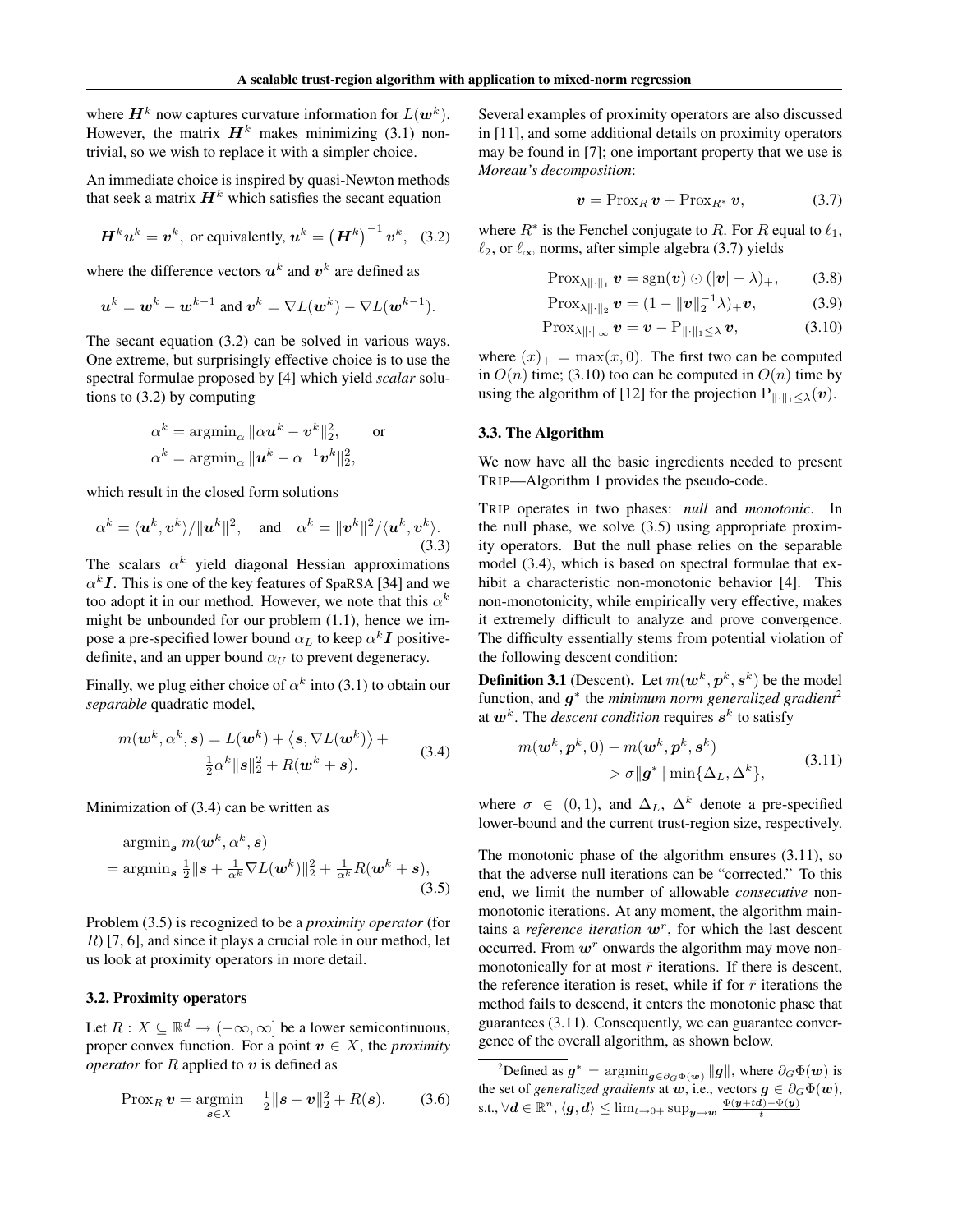Algorithm 1 Trust-RegIon Proximal method (TRIP). input TR parameters (2.2), descent parameters (3.11), model parameters  $\alpha_L, \alpha_U$  (3.4) and  $\tau \in (0, 1)$ Initialize  $k \leftarrow 0$ ,  $r \leftarrow 0$ ,  $\Delta \leftarrow \Delta^0$ , and  $\boldsymbol{w}^k, \boldsymbol{w}^{k-1} \in \mathbb{R}^n$  such that  $\Phi(\boldsymbol{w}^k) < \Phi(\boldsymbol{w}^{k-1})$ repeat  $\boldsymbol{s}^k \leftarrow -\boldsymbol{w}^k + \text{Prox}_{R/\alpha^k} \left[ \boldsymbol{w}^k - (\alpha^k)^{-1} \nabla L(\boldsymbol{w}^k) \right]$ if  $k - r < \bar{r}$  then {Potential non-monotonic descent}  $\mathbf{w}^{k+1} \leftarrow \mathbf{w}^k + \mathbf{s}^k$ ; Compute  $\alpha^{k+1}$ ; if  $\Phi(\boldsymbol{w}^k + \boldsymbol{s}^k) < \Phi(\boldsymbol{w}^r)$  then  $r \leftarrow k$ ; {Update reference iterate} end if  $k \leftarrow k + 1$ ; Continue; end if {Enforce monotonicity} repeat  $\boldsymbol{s}^k \leftarrow -\mathrm{P}_{\|\cdot\| \leq \Delta^k} \left[ (\alpha^k)^{-1} \boldsymbol{g}^* \right]; \ \ \ \ \alpha^k \leftarrow \tau \alpha^k$ until (3.11) is satisfied Compute  $\rho_k$  and update TR using (2.2); Update  $\alpha^{k+1}$ ;  $r \leftarrow k$ ;  $k \leftarrow k+1$ until Stopping criteria met

## 3.4. Convergence Analysis of TRIP

Before we state the main convergence theorem for TRIP, we need to prove a technical but crucial proposition.

Proposition 3.2. *The following properties hold:*

- *(1) The set of model parameters* Λ *is closed and bounded.*
- *(2) The function*  $\Phi(w)$  *from* (1.1) *is locally Lipschitz continuous and regular on*  $\mathbb{R}^n$ .
- (3) *The model*  $m(\mathbf{w}, \alpha, \mathbf{s})$  *from* (3.4) *is locally Lipschitz continuous and regular with respect to* s *for all*  $(w, \alpha) \in \mathbb{R}^n \times \Lambda$ , and continuous in  $(w, \alpha)$  for all  $s \in \mathbb{R}^n$ .
- *(4) The values of the objective function and of the model coincide when*  $\mathbf{s} = \mathbf{0}$ , *i.e.*,  $m(\mathbf{w}, \alpha, \mathbf{0}) = \Phi(\mathbf{w})$  *for all*  $(\boldsymbol{w}, \alpha) \in \mathbb{R}^n \times \Lambda$ .
- *(5) The generalized directional derivatives of the model and of the objective function coincide in every nonzero direction* **d** when  $s = 0$  for all  $(w, \alpha) \in \mathbb{R}^n \times \Lambda$ .

*Proof: 3.2 (1).* Immediate because  $\Lambda = [\alpha_L, \alpha_U]$ .

*Proof: 3.2 (2).* Since by definition both L and R are convex, continuous, the objective  $\Phi = L + R$  is locally Lipschitz continuous [26], and also regular [1].

*Proof: 3.2(3).* Recall that the model  $m(\mathbf{w}, \alpha, \mathbf{s})$  is

$$
m(\mathbf{w}, \alpha, \mathbf{s}) = L(\mathbf{w}) + \langle \mathbf{s}, \nabla L(\mathbf{w}) \rangle + \frac{1}{2} \alpha ||\mathbf{s}||_2^2 + R(\mathbf{w} + \mathbf{s})
$$

Each of the above terms on the right hand side of  $m$  is convex and continuous w.r.t. s. Thus,  $m(\mathbf{w}, \alpha, \mathbf{s})$  is convex and continuous, and thereby also locally Lipschitz continuous and regular [26, 1] in s. Furthermore, given s it is easy to check that all the terms are continuous in  $(w, \alpha)$  (recall that  $L$  is continuously differentiable), whereby  $m$  itself is continuous in  $(w, \alpha)$  for all  $s \in \mathbb{R}^n$ .

To prove 3.2(4) and 3.2(5) we use the following lemma. Lemma 3.3 ([8, Lemma 11.2.1]). *If 3.2(2) and 3.2(3) hold, then the following limit*

$$
\lim_{\|\bm{s}\| \to 0} \frac{\Phi(\bm{w} + \bm{s}) - m(\bm{w}, \alpha, \bm{s})}{\|\bm{s}\|} = 0, \quad (3.12)
$$

*is equivalent to the combination of 3.2(4) and 3.2(5).*

We now prove  $3.2(4)$ ,  $3.2(5)$  by showing that  $(3.12)$  holds.

*Proof:* 3.2(4,5). By definition of  $m(\mathbf{w}, \alpha, \mathbf{s})$  we have

$$
\lim_{\|s\| \to 0} \frac{\Phi(w+s) - m(w, \alpha, s)}{\|s\|}
$$
\n
$$
= \lim_{\|s\| \to 0} \frac{L(w+s) + R(w+s)}{\|s\|}
$$
\n
$$
- \frac{L(w) + \langle s, \nabla L(w) \rangle + \frac{1}{2}\alpha \|s\|_{2}^{2} + R(w+s)}{\|s\|}
$$
\n
$$
= \lim_{\|s\| \to 0} \frac{L(w+s) - L(w)}{\|s\|} - \lim_{\|s\| \to 0} \frac{\langle s, \nabla L(w) \rangle}{\|s\|}
$$
\n
$$
- \lim_{\|s\| \to 0} \frac{\alpha \|s\|_{2}^{2}}{2\|s\|}.
$$
\n(3.13)

Let  $\{s^k\}$  be a sequence converging to zero; let  $h^k = \|s^k\|,$ and  $d^k = s^k/h^k$ . Then,

$$
\lim_{k \to \infty} h^k = 0 \quad \text{while} \quad \|d^k\| = 1, \quad \forall k.
$$

Using this notation we rewrite (3.13) as

$$
\begin{aligned} &\lim_{k\to\infty}\frac{L(\boldsymbol{w}+h^k\boldsymbol{d}^k)-L(\boldsymbol{w})}{h^k\|\boldsymbol{d}^k\|}-\lim_{k\to\infty}\frac{h^k\left\langle\boldsymbol{d}^k,\nabla L(\boldsymbol{w})\right\rangle}{h^k\|\boldsymbol{d}^k\|}\\ &-\lim_{k\to\infty}\frac{h^k\alpha\|\boldsymbol{d}^k\|_2^2}{2\|\boldsymbol{d}^k\|}.\end{aligned}
$$

Since  $L$  is continuously differentiable we obtain

$$
\lim_{k\to\infty}\frac{\langle \mathbf{d}^k,\nabla L(\mathbf{w})\rangle}{\|\mathbf{d}^k\|}-\lim_{k\to\infty}\frac{\langle \mathbf{d}^k,\nabla L(\mathbf{w})\rangle}{\|\mathbf{d}^k\|}-\lim_{k\to\infty}h^k\cdot C=0,
$$

where 
$$
C = \alpha ||\boldsymbol{d}^k||_2^2/2||\boldsymbol{d}^k||
$$
. Thus (3.12) holds.

With Proposition 3.2 in hand, the global convergence of TRIP can be established provided that the sequence  $\{w^r\}$ of reference iterations has a limit point. This can be ensured using some additional assumptions on  $\Phi$ , for instance, when  $\Phi$  is bounded below and has a bounded level set. In this paper, we assume the existence of a limit point and show that it is first-order critical.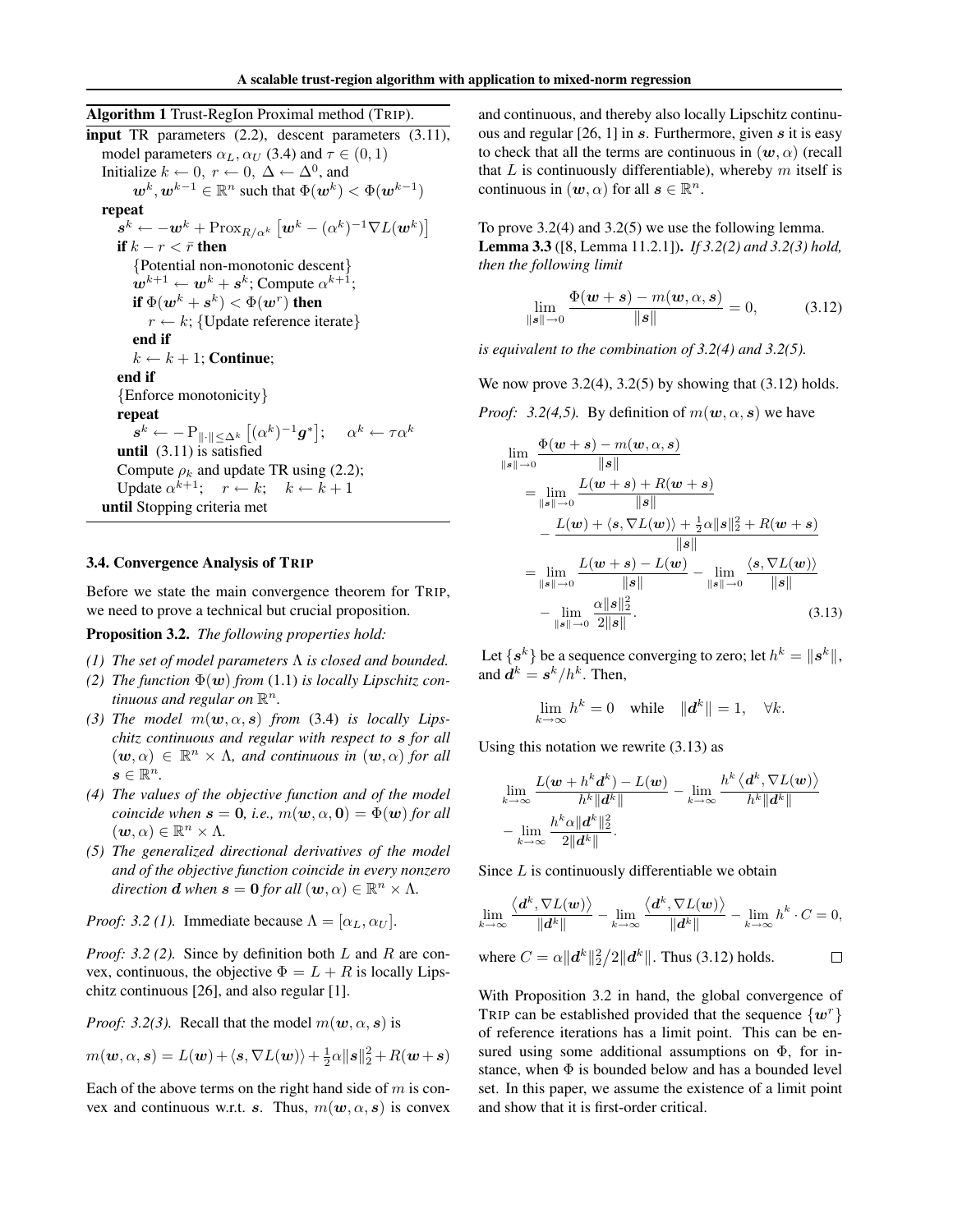Theorem 3.4 (Convergence). *Suppose* w<sup>∗</sup> *is a limit point of the sequence*  $\{w^r\}$  *generated by Algorithm 1. Then*  $w^*$ *is a first-order critical point of*  $\Phi(\boldsymbol{w})$ *.* 

*Proof.* Since Proposition 3.2 holds, the TR framework of Theorem 11.2.5 in [8] yields the proof.  $\Box$ 

Let us now look at TRIP's convergence rate.

**Theorem 3.5** (Convergence rate). *The sequence*  $\{\Phi(\mathbf{w}^r)\}$ *generated by Algorithm 1 converges at the rate*  $O(1/r)$ *.* 

*Proof sketch.* Suppose  $w^*$  is the solution to (1.1). For brevity, denote  $\Phi(\mathbf{w}^r)$  by  $\Phi^r$ , and  $m(\mathbf{w}^r, \alpha^r, \mathbf{s}^r)$  by  $m^r$ . Since  $\Phi^{r+1} < \Phi^r$ , there exists a constant  $\xi$  such that  $\|\mathbf{w}^r - \mathbf{w}^*\| \leq \xi$  for all  $\mathbf{w}^r$ . From (2.1), the computation of  $\rho$ , and from the trust-region update (2.2), we have

$$
\frac{\Phi^r - \Phi^{r+1}}{\Phi^r - m^r} \ge \eta_1, \quad \text{that is} \quad \Phi^{r+1} \le (1 - \eta_1)\Phi^r + \eta_1 m^r.
$$

Following Nesterov [23] we see that if  $\Phi^0 - \Phi^* \ge \eta_1 \alpha_U \xi^2$ , then  $\Phi^1 - \Phi^* \le \eta_1 \alpha_U \xi^2/2$ , otherwise

$$
\Phi^{r+1} - \Phi^* \le \Phi^r - \Phi^* - \eta_1 \frac{(\Phi^r - \Phi^*)^2}{2\alpha_U \xi^2}.
$$
 (3.14)

Using the shorthand  $\theta^r = 1/(\Phi^r - \Phi^*),$  (3.14) yields

$$
\frac{1}{\theta^{r+1}} \le \frac{1}{\theta^r} - \frac{\eta_1}{2\alpha_U \xi^2 (\theta^r)^2} = \frac{2\alpha_U \xi^2 \theta^r - \eta_1}{2\alpha_U \xi^2 (\theta^r)^2},
$$

which further implies that

$$
\theta^{r+1} \ge \frac{2\alpha_U \xi^2 (\theta^r)^2}{2\alpha_U \xi^2 \theta^r - \eta_1} = \theta^r + \frac{\eta_1 \theta^r}{2\alpha_U \xi^2 \theta^r - \eta_1}
$$

$$
> \theta^r + \frac{\eta_1 \theta^r}{2\alpha_U \xi^2 \theta^r} = \theta^r + \frac{\eta_1}{2\alpha_U \xi^2}.
$$

Repeating the argument for all  $t$  we immediately obtain

$$
\theta^r \geq \theta^{r-1} + \frac{\eta_1}{2\alpha_U \xi^2} \geq \cdots \geq \theta^0 + \frac{\eta_1 r}{2\alpha_U \xi^2} > \frac{\eta_1 r + 2}{2\alpha_U \xi^2},
$$

which yields the desired convergence rate

$$
\Phi^r - \Phi^* < \frac{2\alpha_U \xi^2}{\eta_1 r + 2} < \frac{2\alpha_U \xi^2}{\eta_1} \cdot \frac{1}{r} = O(1/r). \quad \Box
$$

#### 3.5. Implementation

At each iteration of TRIP, we need to apply proximity operators for mixed-norms (null phase) or compute minimumnorm generalized gradients (monotonic phase). Proximity operators can be applied efficiently as the task breaks down into n separate operators for GLASSO and GL-LR (d for MTL)—a point also noticed by [34, 11]. The monotonic phase requires minimizing the generalized gradients  $||g||_1$ ,  $||g||_2$  or  $||g||_{\infty}$ —a task that is easy but having a somewhat technical derivation, so we defer it to [15, §2.1] for brevity.

#### 4. Experiments

In this section we apply TRIP to the following three mixednorm<sup>3</sup> regression problems:

1. Group lasso (GLASSO) [36]. Let  $X_j \in \mathbb{R}^{m \times d_j}$ ,  $w_j \in$  $\mathbb{R}^{d_j}$   $(1 \leq j \leq n)$ ,  $\mathbf{y} \in \mathbb{R}^m$ , and  $\lambda > 0$ . Then, the GLASSO problem  $(\ell_{1,2}$ -regularized) is:

$$
\min_{\boldsymbol{w}_1,\dots,\boldsymbol{w}_n} \quad \frac{1}{2} \|\boldsymbol{y} - \sum_{j=1}^n \boldsymbol{X}_j \boldsymbol{w}_j\|_2^2 + \lambda \sum_{j=1}^n \|\boldsymbol{w}_j\|_2. \tag{4.1}
$$

Formulation (4.1) is the most frequently studied variant of GLASSO; see for instance [36, 2].

2. Group-lasso for logistic regression (GL-LR) [21]. Same as GLASSO except that instead of a quadratic loss, the logistic loss

$$
L(w) = y^T \eta - \sum_{i=1}^{m} \log(1 + e^{\eta_i}), \qquad (4.2)
$$

is used;  $\boldsymbol{\eta} = b\mathbf{1} + \sum_{j=1}^n \boldsymbol{X}_j \boldsymbol{w}_j$  for a bias term b.

3. **Multi-task lasso** (MTL) [19]. Let  $X_j \in \mathbb{R}^{m_j \times d}$ , and parameter matrix  $\boldsymbol{W} \in \mathbb{R}^{d \times n}$ . Each column  $\boldsymbol{w}_j$  of  $\boldsymbol{W}$ corresponds to a task, but the mixed-norm is applied over the rows  $w^i$  of W. The optimization problem is:

$$
\min_{\boldsymbol{w}_1,\dots,\boldsymbol{w}_n} \ \sum_{j=1}^n \frac{1}{2} ||\boldsymbol{y}_j - \boldsymbol{X}_j \boldsymbol{w}_j||_2^2 + \lambda \sum_{i=1}^d ||\boldsymbol{w}^i||_{\infty},
$$
\n(4.3)

A more general setup is described in [25].

These three problems and their variations have attracted a lot of attention. Notable applications include: featureselection [36]; groupwise, multi-task feature-selection [25, 31, 38]; cognitive neuroscience [19]; bioinformatics [20]; computer vision [33]. We conduct experiments on both synthetic and real-world datasets and compare four algorithms:<sup>4</sup> TRIP, PQN,<sup>5</sup> SpaRSA,<sup>6</sup> and FBS<sup>7</sup>. Though we focus on the three applications listed above, we remark in passing that TRIP also easily applies to other problems such as lasso,  $\ell_1$ -penalized logistic-regression [16], Elasticnet [39], and sparse group lasso [14].

#### 4.1. Synthetic Data

Table 1 summarizes the synthetic datasets used. Due to space limitations, we include only a few of our results

$$
\|\boldsymbol{w}\|_{p,\,q}=\big\|\left[\|\boldsymbol{w}_1\|_q; \|\boldsymbol{w}_2\|_q; \ldots, \|\boldsymbol{w}_n\|_q\right]\big\|_p
$$

.

The most commonly used mixed-norms are  $\ell_{1,2}$  and  $\ell_{1,\infty}$ .

<sup>&</sup>lt;sup>3</sup>Let  $\bm{w} \in \mathbb{R}^d$  be partitioned into subvectors  $\bm{w}_1, \ldots, \bm{w}_n$ , where  $\bm{w}_j \in \mathbb{R}^{d_j}$ for  $1 \leq j \leq n$ . The  $\ell_{p,q}$  *mixed-norm* (aka group-norm) for w is defined as

<sup>&</sup>lt;sup>4</sup>We remark again that block-coordinate descent (BCD) methods do not scale well. For example, the BCD method of [19] requires pre-processing steps that compute  $X_j^T X_j$ ; these products are prohibitively expensive to compute, and demand huge storage—e.g., for dataset S3 (Table 1) more than 1800GB would be needed!

<sup>5</sup> Obtained from: http://people.cs.ubc.ca/ schmidtm/Software/PQN.html

<sup>6</sup> Obtained from: http://www.lx.it.pt/∼mtf/SpaRSA/

 $7$ Carefully implemented ourselves; no reference implementation was available.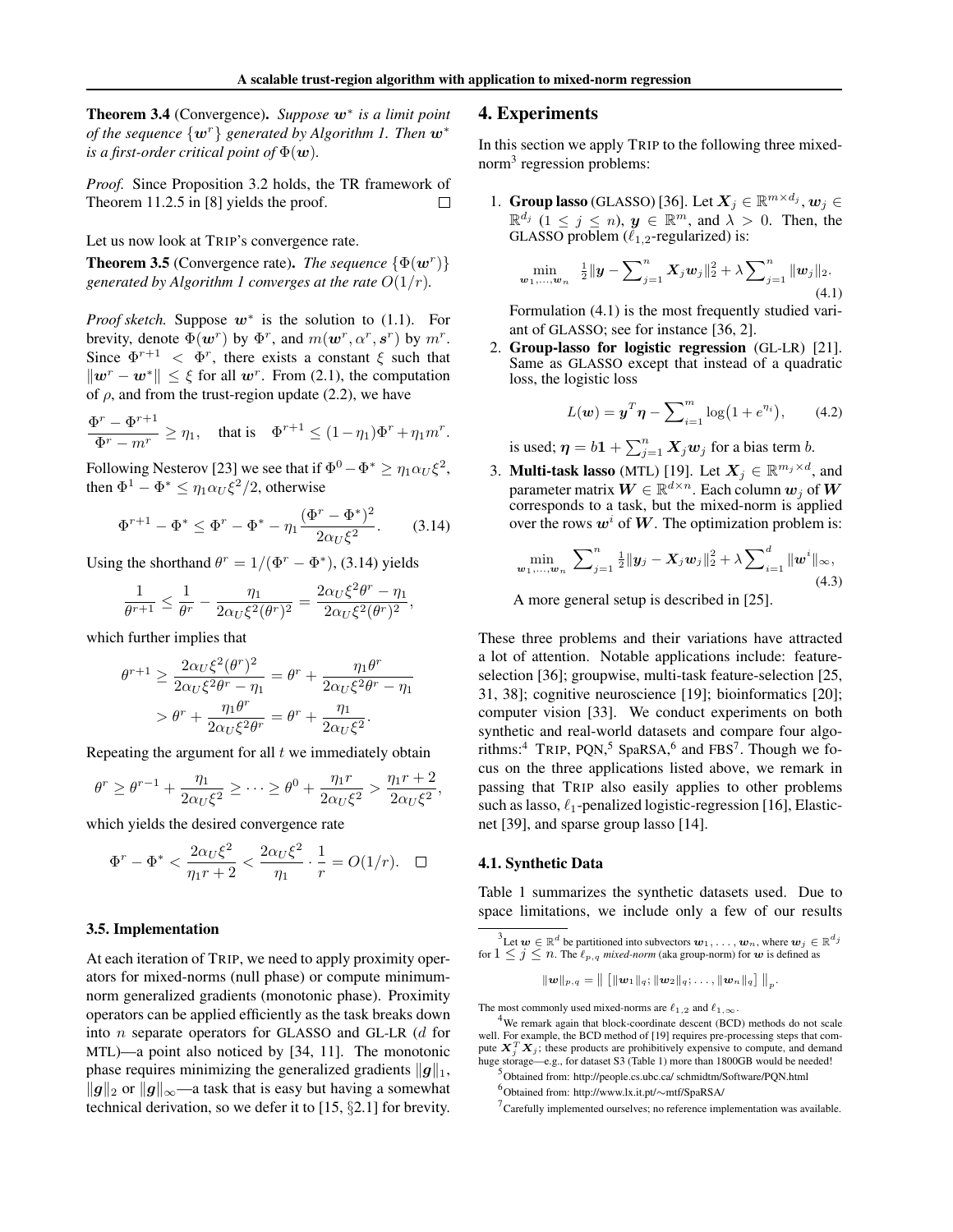

Figure 1. MTL experiments: objective function vs. runtime for datasets S1, S2, and S3. FBS eventually converges (not shown) after a long time. On S2 PQN is very competitive. SpaRSA is seen to be nonmonotonic. Overall TRIP outperforms the other methods.



Figure 2. GLASSO experiments: objective function vs. runtime for datasets S1, S2, and S3. FBS eventually converges (not shown) after a long time; TRIP and PQN behave similarly, except on S3 where TRIP outperforms PQN.

(more may be found in [15]). We first show results for MTL. Here, the observations are generated following the model  $y_j = X_j w_j + \epsilon_j$ , where  $\epsilon_j$  is Gaussian noise. Figure 1 plots objective values versus runtimes for the four algorithms. We adjusted the parameters for PQN, SpaRSA, and FBS, to make them perform competitively; for FBS we searched over a grid of step-sizes and have reported the best results obtained. We see that TRIP converges the fastest, followed by PQN SpaRSA, and FBS. Notice how SpaRSA exhibits highly non-monotonic behavior.

Next, we show synthetic results for GLASSO. Here the observation was generated as per  $y = \sum_{j=1}^{n} X_j w_j + \epsilon$ . The data matrices used were the same as for MTL. We again adjusted parameters of the other approaches to make them run competitively. Figure 2 presents objective function versus runtime plots. Here, as opposed to MTL, we observe that PQN and TRIP perform similarly on S1 and S2, while for the larger dataset TRIP converges much faster.

#### 4.2. Real-world Datasets

The main goal of this section is to compare the computational efficiency of the different methods on some real-world datasets, once again with application to MTL, GLASSO, and GL-LR. We run all these regressions for per-

Table 1. Dimensions of the various synthetic datasets. The values correspond to matrices in *n* groups,  $X_1, \ldots, X_n \in \mathbb{R}^{m \times d}$ . The largest dataset S3 contains over 500 million nonzero elements.

| Name | m       | d      | $\boldsymbol{n}$ | $#$ nonzeros      |
|------|---------|--------|------------------|-------------------|
| S1   | 10.000  | 5.000  | 500              | $2.49 \cdot 10^8$ |
| S2   | 50,000  | 20,000 | 100              | $3.99 \cdot 10^8$ |
| S3   | 100,000 | 50,000 | 100              | $.10^{8}$<br>5.01 |

forming explanatory feature selection, a problem for which fast optimization of the objective function is always beneficial. We begin with a brief demonstrative sample, which is followed by the main results.

The first experiment solves MTL for the wine quality dataset [9]. This dataset contains two sub-datasets that measure physicochemical properties of red wines and white wines. The response variable is the quality for each wine, and takes values from 0 to 10.

Table 2 shows the weights of the features selected by linear regression and by MTL. By applying the linear regression *separately*, one obtains (Density, Alcohol) as the most influential features for red wine, and (Density, Residual sugar) for white wine. MTL, however, provides a different explanation: Alcohol is the co-dominating feature to determine the quality, regardless of the wine type, while Volatile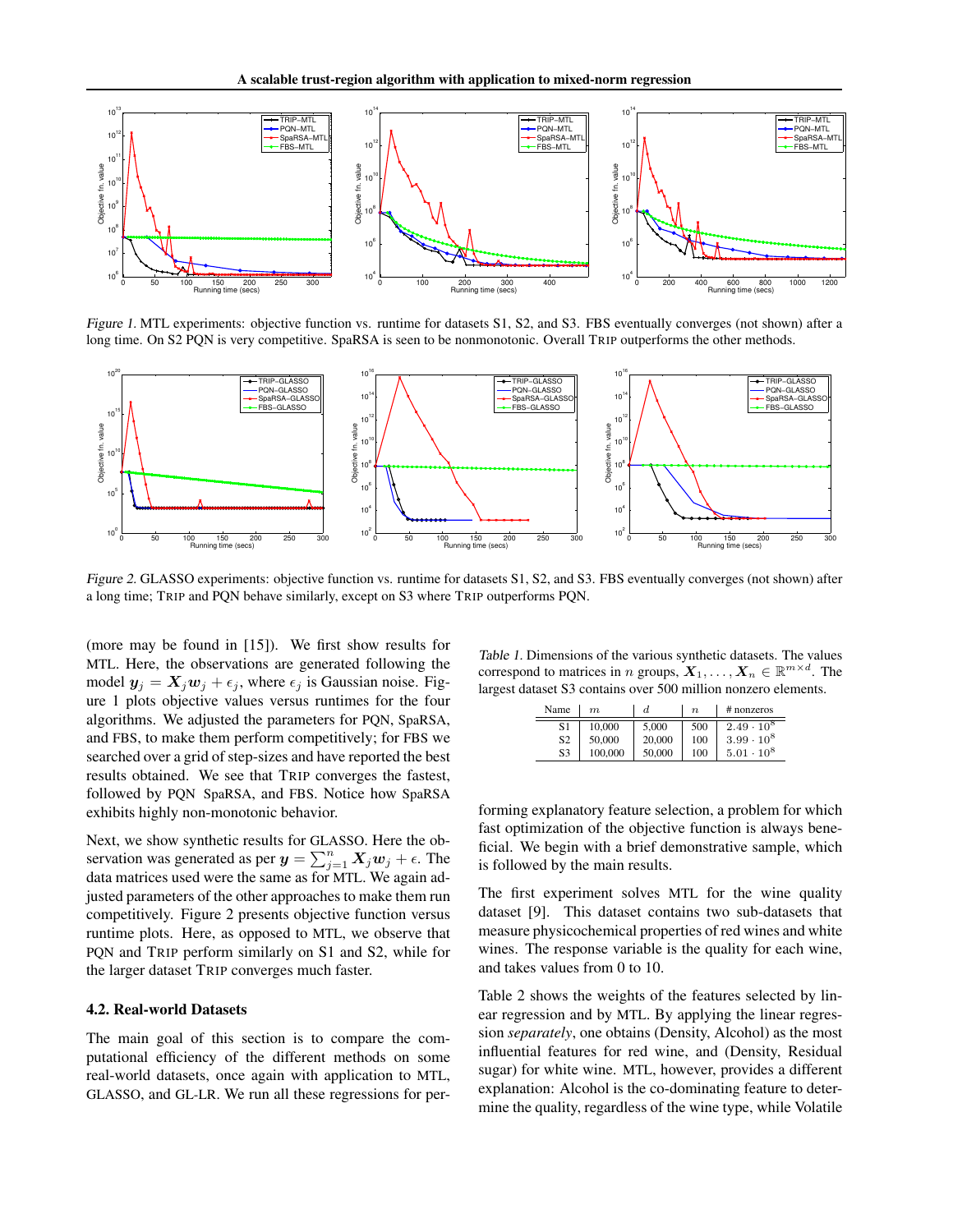A scalable trust-region algorithm with application to mixed-norm regression

| Feature                 | <b>Linear Regression</b> | MTL                | MTL.               |
|-------------------------|--------------------------|--------------------|--------------------|
|                         |                          | $\lambda = 1e + 2$ | $\lambda = 3e + 3$ |
| Fixed acidity           | 0.0253 / 0.0624          | $0.0386 / -0.0201$ | 0/0                |
| <b>Volatile acidity</b> | $-0.1104/ -0.2120$       | $0.0193/ -0.2043$  | 0.0768/-0.0768     |
| Citric acid             | $-0.0120/0.0030$         | 0.0164/0.0013      | 0/0                |
| Residual sugar          | 0.0037/0.4666            | 0.0389/0.2183      | 0/0                |
| Chlorides               | $-0.0325/0.0061$         | 0.0045/0.0045      | 0/0                |
| Free sulfur dioxide     | 0.0154 / 0.0717          | 0.0265/0.0521      | 0/0                |
| Total sulfur dioxide    | $-0.0335/0.0137$         | 00                 | 0/0                |
| Density                 | 0.6634/0.5075            | $0.1579/ -0.1579$  | 0/0                |
| pH                      | $-0.1993/0.1170$         | 0.0484 / 0.0484    | 0/0                |
| Sulphates               | 0.1070 / 0.0814          | 0.0833 / 0.0604    | 0/0                |
| Alcohol                 | 0.5467 / 0.2688          | 0.5604/0.4289      | 0.3731/0.3731      |

Table 2. Feature selection via multi-task lasso



Figure 3. Running time plots. The 20 Newsgroups dataset was pre-processed to fit into the MTL framework. Five newsgroup topics (computer, recreation, science, politics, religion) were reduced to five different lasso tasks of size  $2907 \times 53975$ . The "forsale" group is omitted since it does not have any subgroups.

acidity contrasts different types. Notice that it can be difficult to identify such contrasting features via standard lasso, and it is a unique ability of MTL to be able to do so.

In our next experiment we run MTL on the 20 newsgroups dataset, using five tasks; each task has data of size  $2907 \times$ 53975. As already seen on synthetic data, TRIP minimizes the objective function effectively. Here too, from Figure 3 we see that TRIP generates solution comparable with other methods in a fraction of their elapsed time.

The key difference between MTL and GLASSO is how the grouping happens. In MTL, each feature is grouped across multiple tasks, while in GLASSO, features in a *single* problem are grouped. To compare the methods for GLASSO, we chose the MNIST handwritten digits dataset [17] and formed a GLASSO instance. Specifically, we formulate the problem as selecting a limited number of row-pixel locations and computing the weights for pixels in the selected rows. This setup yields 28 data matrices of size  $60,000\times28$ with a total of 8,994,516 non-zero entries and an observation vector of size  $60,000 \times 1$ . Figure 4 shows the running time of various methods on this dataset—we observe that TRIP significantly outperforms the other methods.



Figure 4. Running time plots on the MNIST handwritten digits dataset. Each image in the dataset is partitioned with respect to its rows, i.e., each  $28 \times 28$  digit image is considered as a collection of 28 row-pixels. We remark that we had to turn on the 'safeguard' option of SpaRSA to make it converge on this dataset; this generally results in the prolonged first iteration as shown in the figure. Considering that FBS requires extensive parameter tuning, we would still regard SpaRSA as highly competitive, as it rapidly catches up with other methods in a few "normal" iterations.

We also produced a GL-LR problem on the MNIST dataset. We, however, simplified the problem to learning a binary classifier for the digit "1". The result from this GL-LR problem is shown in Figure 5. Here we could not show SpaRSA as the publicly available implementation supports only quadratic losses. TRIP is seen to outperform PQN and FBS, both of which are competitive with each other.

## 5. Conclusions and Future Work



Figure 5. Running time plots for solving a GL-LR problem on the MNIST handwritten digits dataset.

We presented a new method based on a nonsmooth trustregion framework for solving regularized convex problems. We applied our algorithm to three mixed-norm regularized regression problems, for which it exhibited highly competitive performance on both synthetic and real-world datasets,